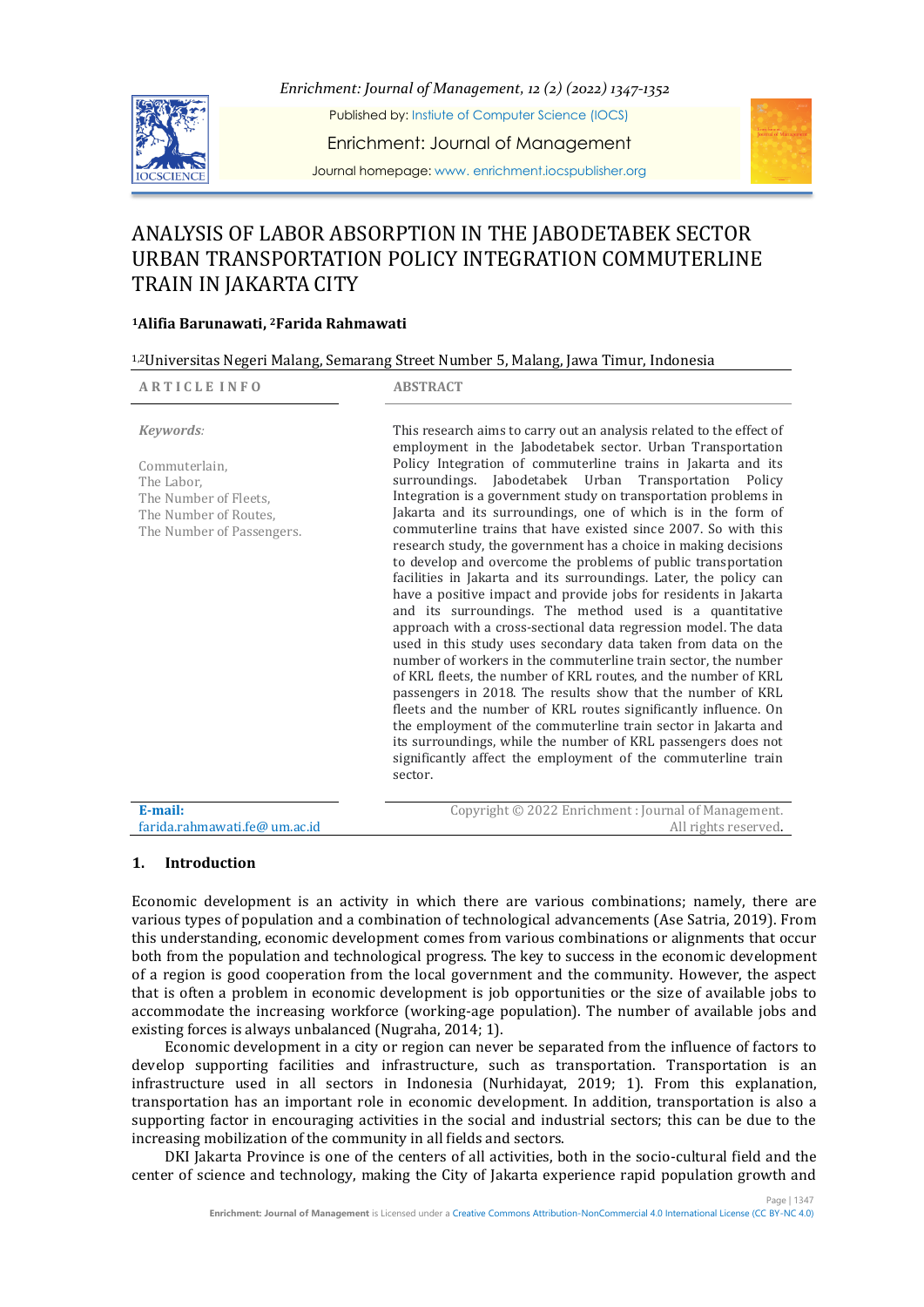development. In addition, the city of Jakarta is the center of economic activity, ranging from regional, national to international economics. Regarding the explanation above, it is not surprising that almost 80% of economic activity in Indonesia is currently centered in the city of Jakarta. As a result of these socio-economic activities, the population density in Jakarta is increasing. As a result of the population density of Jakarta, whose population is growing continuously, it shifts to cities on the outskirts of Jakarta, such as Bogor, Depok, Tangerang, and Bekasi. (Trisnu & Sudiana, 2019).

|                          |                      | <b>TABLE 1</b>                                           |                |
|--------------------------|----------------------|----------------------------------------------------------|----------------|
|                          |                      | DATA ON THE TOTAL POPULATION OF JABODETABEK CITY IN 2018 |                |
|                          | Province/City        | <b>Total Population</b>                                  |                |
|                          | DKI Jakarta          | 10,47                                                    |                |
|                          | Bogor                | 1,097                                                    |                |
|                          | Depok                | 1,838,671                                                |                |
|                          | Tanggerang           | 2,185,304                                                |                |
|                          | Bekasi               | 2,943,859                                                |                |
| $\overline{\phantom{0}}$ | $\sim$ $\sim$ $\sim$ | $\sim$ $\sim$ $\sim$ $\sim$ $\sim$                       | $\blacksquare$ |

Source; Central Bureau of Statistics Data (Processed)

Based on the data table of the Central Statistics Agency, the population density in the city of Jakarta in 2018 reached 10.47 people. Jakarta's population density is the highest compared to other provinces. The province with the second-highest density is Bekasi City, with 2,943 people, in third place in Tangerang City, with a population of 2,185 people. The last order is in the city of Bogor, with a population of 1,097 inhabitants.

With increasing population growth and density, the need for infrastructure will also increase to support daily activities. Developments in the transportation sector in Jabodetabek City can be seen from the large contribution made by the transportation sector to GDP. According to the business sector, the contribution of the transportation sector to GRDP always increases every year. In 2018 the GRDP of the transportation sector according to business fields was at a nominal value of Rp. 96,690,541. this figure increased by 1.12% from the total GRDP of the transportation sector in 2017, which was Rp.85,669,282. (central agency for statistics, 2019)

This increase indicates that the GRDP growth in the transportation sector has increased in the DKI Jakarta Province. With this progress, transportation is developing positively as one factor that supports economic development. This condition can be interpreted that the role of the transportation sector in employment is increasing.

With the increase in population, such as Bogor, Depok, Tangerang, and Bekasi; then it can increase traffic density, which impacts congestion. With the increasing number of residents in Jakarta, this will undoubtedly result in the community's mobility being increasingly dense and resulting in traffic jams. Congestion that occurs in the city of Jakarta can result in losses reaching 65 trillion per year. The city of Jakarta has also become the city with the largest destination for people to migrate to look for work; this is because Jakarta is the center of the largest economic activity in Indonesia. The trade and service industry sector contribute the highest to the economy in Jakarta. as we know that the city of Jakarta is the center of the economy and the center of government. (Kompasiana, 2014)

Based on the analysis of previous research in the city of Semarang by (Nugraha, 2014), they stated that the city of Semarang is one of the centers of economic activity in Central Java. This is because the more the number of industries in Semarang, the demand for labor will increase, therefore with the large number of workers needed, adequate transportation facilities are needed in the city of Semarang. With the great demand for public transportation facilities, more and more workers are needed in the urban transportation sector, such as; drivers, conductors, counter staff, etc.

Several aspects can affect the demand for transportation services regarding the problems above. One of them is the increasing population growth so that the workforce will increase and the need for goods and services will increase. It is necessary to increase the demand for transportation to support economic activities and community mobility in carrying out daily life. This needs to be balanced with the availability of adequate transportation infrastructure to transport people who will work in the Jakarta area and surrounding cities.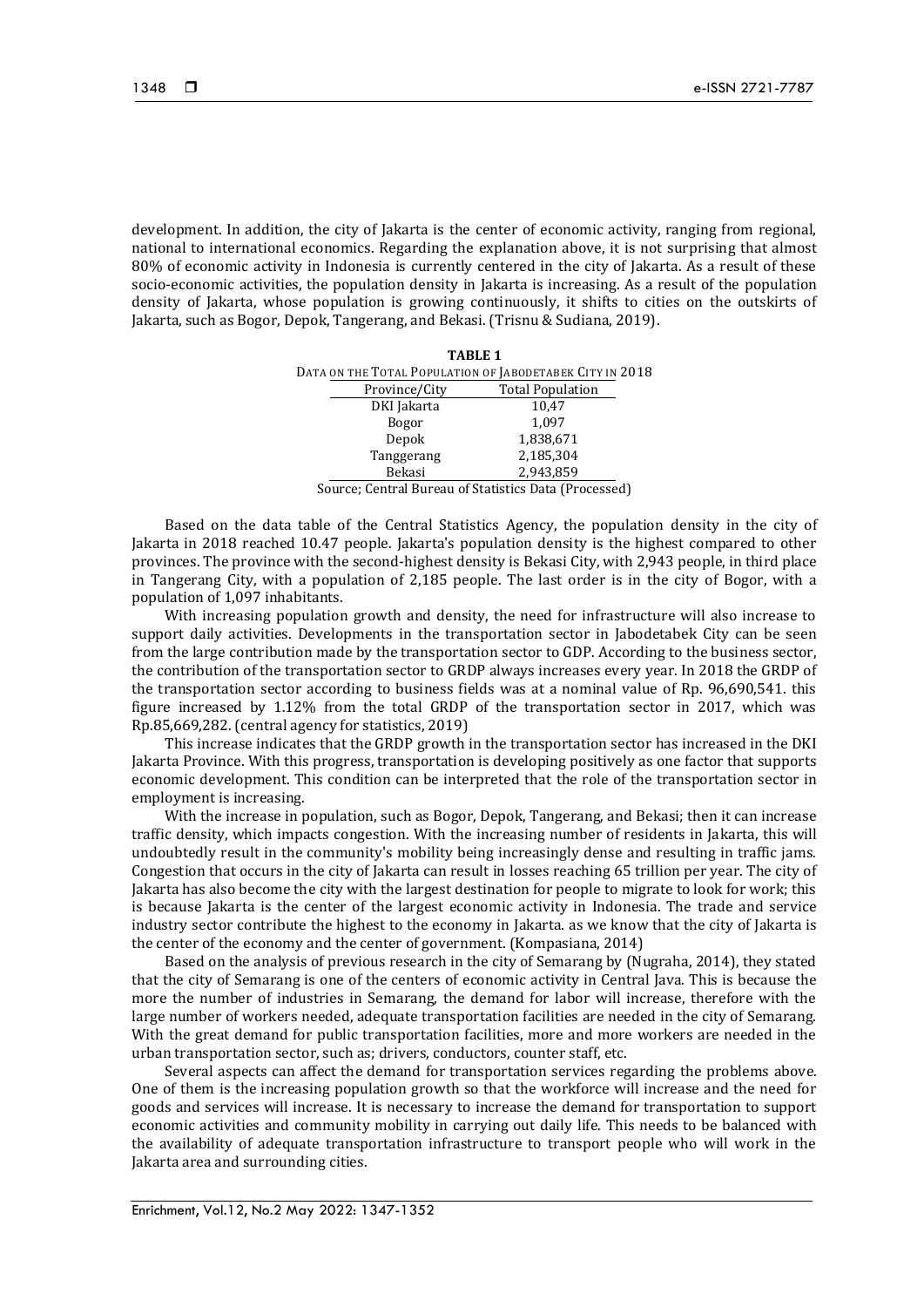Therefore, the local government offers a policy with the Jabodetabek Urban Transportation Policy Integration (JUTPI 1), which took place from 2009-2013 and continued its stages until JUTPI 3 in 2024. JUTPI is a policy to solve transportation problems in Jakarta and its surroundings. The modes of public transportation from the JUTPI are; Transjakarta Busway, Commuterline Train (KRL), Mass Rapid Transit (MRT), Integrated Railroad (LRT Jabodetabek), etc. Wherewith considerations related to the above problems, the government, made a solution in the form of one of the most widely used public transportation by the community, namely the Commuterline Train (KRL), which consists of 82 stations in the city of Jakarta and surrounding cities such as Bogor, Depok, Tangerang, and Bekasi. The government's objectives with the JUTPI Project are 1) Efficiency of the transportation system to support economic activities. 2) The existence of transportation justice for everyone in society. 3) Improvement of Environmental Factors related to Transportation. 4) transportation safety and security. (Japan International Corporation Agency (JICA), 2012).

## **2. Methods**

This research uses the Multiple Linear Regression Methode with Classical Assumption Test, T-test, Ftest, and R-Squared test using Stata application. Quantitative methods do data collection. The type of data used in this study is secondary data obtained in numbers and analysis using statistics. Data collection from a website with 35 samples of KRL stations in DKI Jakarta and surrounding provinces, such as; Bogor, Depok, Tangerang, and Bekasi in 2018. This study uses data on the number of employees/labor with a total of 35 KRL stations in 2018 as the dependent variable. . As for the independent variables, this study uses three independent variables, namely the number of KRL fleets (X1), the number of KRL routes, (X2) and the number of passengers (X3) in 2018.

#### **3. Result and Discussion**

# **3.1 Multiple Linear Regression Analysis Results**

Multiple Linear Regression Analysis is an analysis that has more than one independent variable. This model is used to determine whether there is a significant effect of one dependent variable and more than one independent variable

| TABLE 2                     |                                                  |           |        |       |            |  |
|-----------------------------|--------------------------------------------------|-----------|--------|-------|------------|--|
|                             | $Y = 0.0004467X1 + 4.587212X2 + 0.0025093X3 + E$ |           |        |       |            |  |
| GINI index (Y)              | Coef                                             | Std.error | t-stat | Prob  | Adj. $R^2$ |  |
| Cons                        | $-60.40055$                                      | 26.33622  | 2.29   | 0.029 | 0.9267     |  |
| The Numb of Fleet KRL(X1)   | 0.0004467                                        | 0.0001807 | 2.47   | 0.019 |            |  |
| The Numb of Routes (X2)     | 4.587212                                         | 0.5045608 | 9.09   | 0.000 |            |  |
| The Numb of Passengers (X3) | 0.0025093                                        | 0.0015093 | 1.66   | 0.106 |            |  |
| 0 <sub>bs</sub>             | 35                                               |           |        |       |            |  |
| F(3, 31)                    | 144.19                                           |           |        |       |            |  |
| Prob > F                    | 0.000                                            |           |        |       |            |  |
| $R^2$                       | 0.9331                                           |           |        |       |            |  |

#### **3.2 Simultaneous Test (F-Test)**

In the Simulation Test (Test F) based on table 2 above, it can be seen that the value of Prob> chi2 is 0.00 or less than alpha (0.00 < 0.05), so H0 is rejected and Ha is accepted. This means that at the 92% confidence level, the independent variable is the number of KRL fleets (X1). The number of KRL routes (X2) simultaneously has a statistically significant effect on employment in the commuter line train sector. Meanwhile, the variable number of KRL passengers (X3) had no significant effect on employment in the commuter line train sector in 2018.

# **3.3 Coefficient of Determination Test (R2)**

The magnitude of the R2 value in the random effect model estimation results can be known by looking at the R-sq: overall value. Based on the regression test results presented, it is known that the

*Analysis of Labor Absorption in the Jabodetabek Sector Urban Transportation Policy Integration Commuterline Train in Jakarta City (Alifia Barunawati, et al)*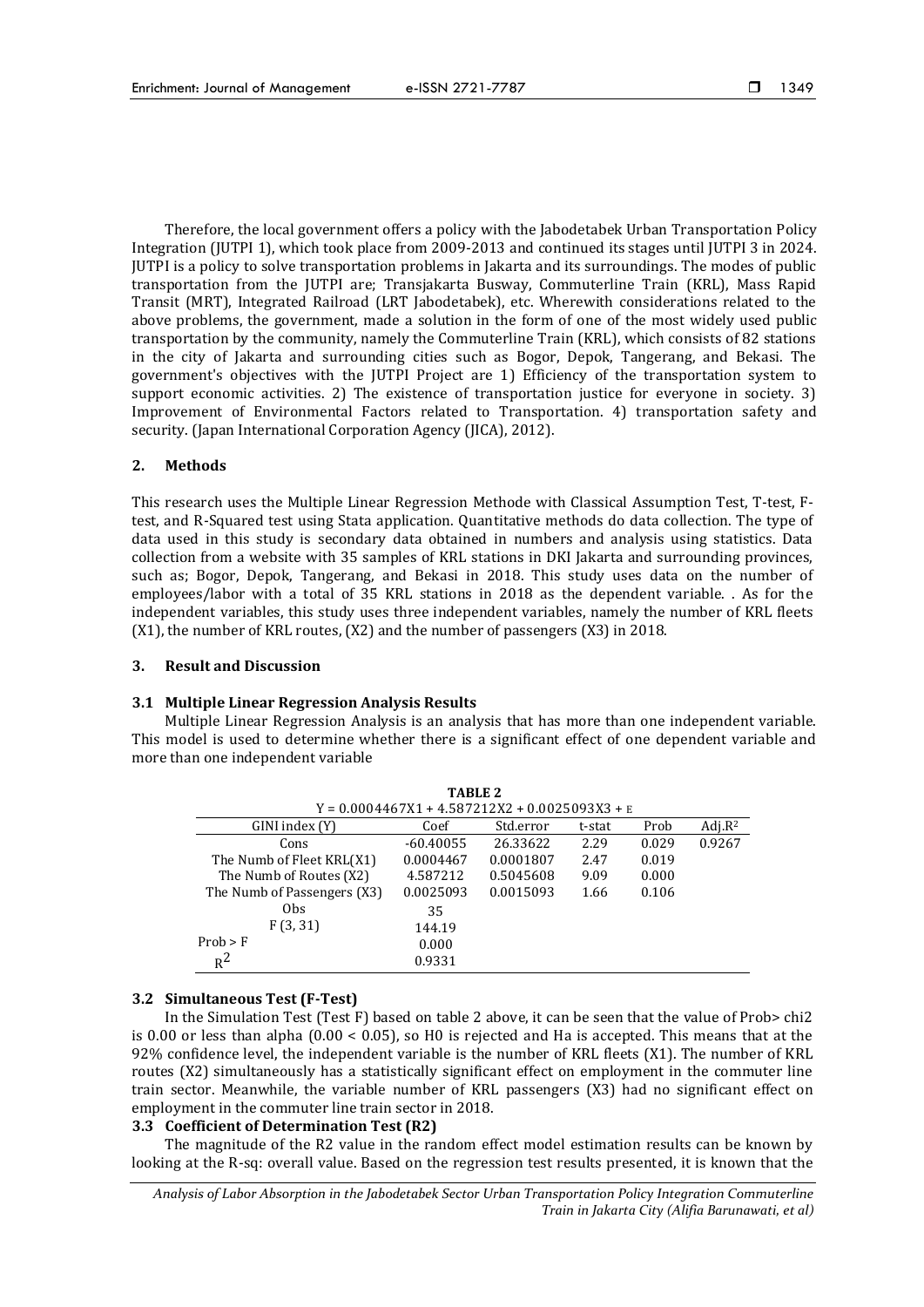R2 value in this study is 0.9331. This value means that the proportion of the independent variables, namely the number of KRL fleets (X1), the number of KRL routes (X2) in its influence on the employment of the commuter line train sector, is 93.31%. At the same time, the remaining 1.6% is explained by other variables that are not included in the research model.

# **3.4 Partial Test (T-Test)**

The t-test serves to determine how the influence of each independent variable on the dependent variable. Based on table No. 2, it is known that the independent variables that have a significant effect on employment in the commuter line train sector are the number of KRL fleets (X1) and the number of KRL routes (X2). While the independent variable that is not significant in the employment of the commuter line train sector is the number of KRL passengers (X3). A clearer discussion regarding the effect of independent variables on employment in the commuter line train sector is as follows:

- a. The total number of KRL Fleet (X1) has a significant effect on employment in the commuter line train sector  $(0.019 > 0.05)$ . This means that the increasing number of fleets will also affect the employment of the commuter line train sector.
- b. The number of KRL Routes(X2). Has a significant effect on employment in the commuter line train sector (0.000 < 0.05). This means that the greater the number of routers traversed by the commuter line train, the more it will affect the employment of the commuter line train sector.
- c. The number of KRL passengers (X3). It has no significant effect on employment in the commuter line train sector  $(0.106 < 0.05)$ . This means that the number of KRL passengers has no significant impact on the demand for employment in the commuter line train sector.

#### **3.5 Classical Assumption Test**

# **a. Normality Test**

The normality test was conducted to determine whether the regression model was normally distributed or not. In this study, to determine whether the regression model is normally distributed or not, the Skewness/Kurtosis test method is used with the Stata application. The regression model can be normally distributed if the prob  $>$  z value is more significant than  $=$  0.05. The results of the analysis of the normality assumption using the Shapiro-Francis test method for the residual value of the regression equation as follows:

| IABLE 3                                                 |     |         |        |          |          |
|---------------------------------------------------------|-----|---------|--------|----------|----------|
| THE RESULTS OF THE ANALYSIS OF THE NORMALITY ASSUMPTION |     |         |        |          |          |
| Var                                                     | Obs | W'      |        |          | Prob > Z |
| X <sub>1</sub>                                          | 35  | 0.94949 | 2.000  | 1.281    | 0.1000   |
| X <sub>2</sub>                                          | 35  | 0.97814 | 0.866  | $-0.267$ | 0.60521  |
| X3                                                      | 35  | 0.63023 | 14.639 | 4.962    | 0.00001  |

 $T_{\rm{max}}$ 

Based on the normality test above, the probability of the X1 variable is 0.100, which is greater than 0.05, so that it can be concluded that the data is normally distributed. Meanwhile, the probability value of X2 is 0.6052 is greater than 0.05, so it can be interpreted that the data on the X2 variable is normally distributed. And the X3 variable is 0.0001 or less than 0.05, so it can be concluded that the data on the X3 variable is not normally distributed or rejects H0.

#### **b. Multicollinearity Test**

The multicollinearity test tests the presence or absence of a high or perfect correlation between the independent variables contained in the regression model.

| <b>TABLE 3</b>         |      |  |  |  |
|------------------------|------|--|--|--|
| MULTICOLLINEARITY TEST |      |  |  |  |
| Var                    | Vif  |  |  |  |
| X1                     | 4.00 |  |  |  |
| X2.                    | 3.92 |  |  |  |
| XЗ                     | 1.04 |  |  |  |

From the table of multicollinearity test results, it can be seen that all VIF values are less than 10. It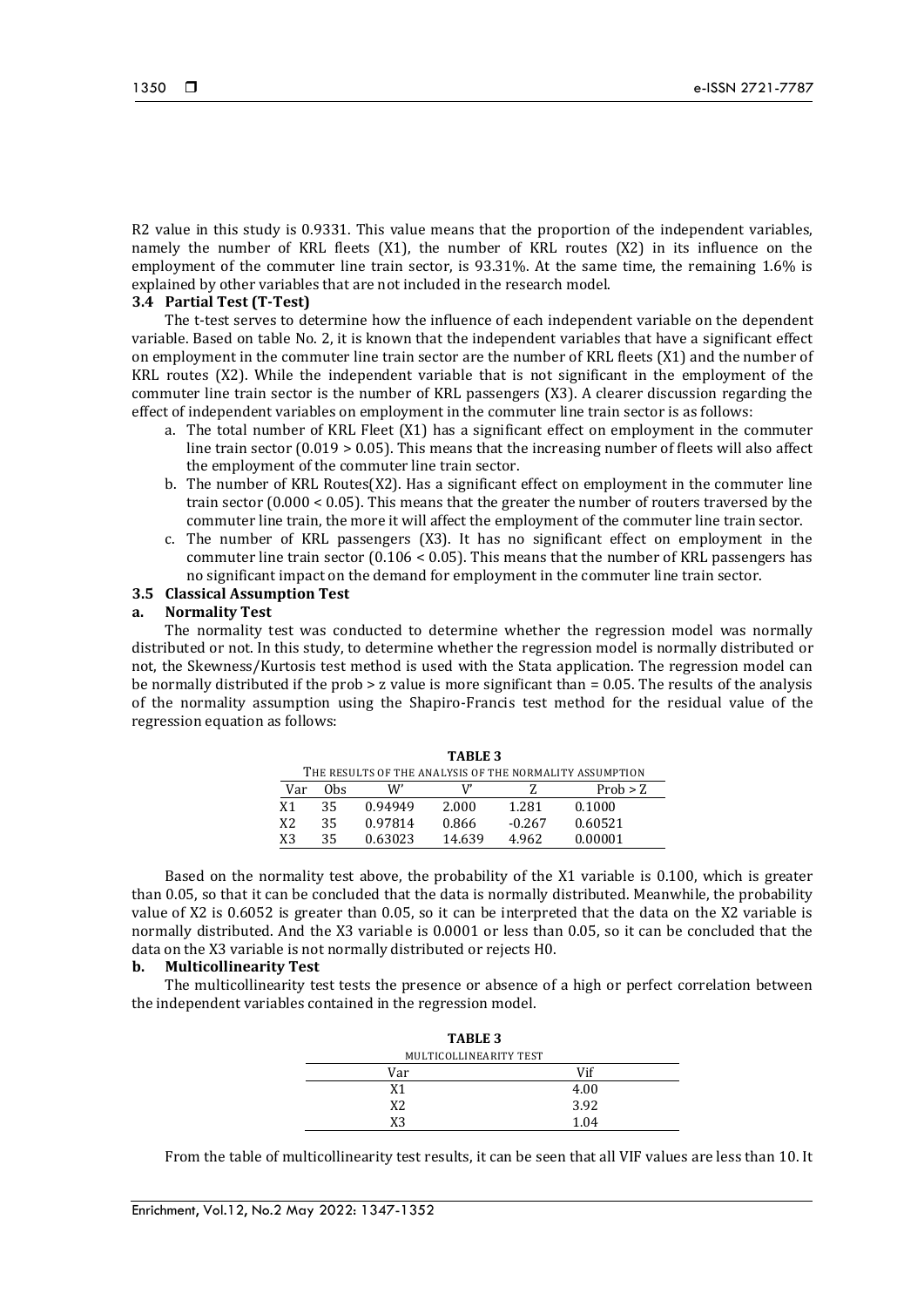1351

can be concluded that there is no multicollinearity or relationship between independent variables in the regression model.

# **c. Heteroscedasticity Test**

The model is said to have no heteroscedasticity if the significant value of the variable is greater than  $a = 5%$ 

| TABLE 4                 |  |  |  |
|-------------------------|--|--|--|
| HETEROSCEDASTICITY TEST |  |  |  |
| 0.29                    |  |  |  |
| 0.5894                  |  |  |  |
|                         |  |  |  |

In this study, the heteroscedasticity test used the Breusch-Pagan method. It is said that there is no symptom of heteroscedasticity if "prob> chi2" the value is  $> 0.05$ . the results of the heteroscedasticity test showed prob > chi2 of 0.5894. so there is no heteroscedasticity because 0.5894 > 0.05.

#### **3.6 Discussion**

**a. The Influence of the Number of KRL Fleet on the employment of the commuter line train sector**

Based on the results of the number of KRL fleets on the employment of the commuter line train sector, the coefficient value with a positive sign is 0.0004467 where the probability value is 0.019 < 0.05, so it can be concluded that it has a positive and statistically significant effect on employment in the commuter line train sector. The number of KRL fleets shows positive results. When the number of KRL fleets increases every year, it also increases the workforce participation rate in the commuter line sector. Or it can be said that many people in Jakarta and its surroundings can get jobs from this JUTPI policy.

Following Comuterline's annual report data in 2018, the number of train fleets owned is 934 trains with 3,621 workers. While the data for the previous two years, namely in 2016, recorded that the number of KRL fleets amounted to 760 trains with a total workforce of 3,028. Regarding the data, we can see that the increase in the number of train fleets can significantly affect the rise in the number of workers absorbed by the commuter line companies. With the increasing number of KRL fleets, the company needs a driver to operate or run. The company needs the labor to operate the fleet. The increasing number of KRL train fleets will increase the demand for the labor needed by commuter line companies.

#### **b. The Influence of the Number of KRL Routes on the Absorption of Manpower in the commuter line train sector**

Based on the results of the number of KRL routes on the employment of the commuter line train sector, the coefficient value with a positive sign is 4.587212 where the probability value is 0.000 <0.05 so that it can be concluded that it has a positive and statistically significant effect on the employment of the commuter line train sector. The number of KRL routes shows positive results. When the number of KRL routes increases every year, it also increases the labor participation rate in the commuter line sector. Or it can be said that many people in Jakarta and its surroundings can get jobs from this JUTPI policy.

According to Comuterline's annual report data in 2018, the number of routes passing by the train at each station reached hundreds of times every day. This implies that the mobility of people who use KRL every day is very dense; with the increasing number of routes that trains pass every day, this requires workers who are ready to stand guard at each station. So the increasing number of train routes will increase the demand for the labor needed by commuter line companies. Based on the results of the tests carried out on the X2 variable, the number of KRL routes has a positive effect on employment in the commuter line train sector with a P-Value value of 0.000 < 0.05 and the results of the t-test count (9.09) > t table (2.03951), then H0 is rejected, H1 is accepted.

# **c. The Influence of the Number of KRL Passengers on the Absorption of Manpower in the commuter line train sector**

Based on the results of the number of KRL passengers on the employment of the commuter line train sector, the coefficient value with a negative sign is 0.0025093 where the probability value is

*Analysis of Labor Absorption in the Jabodetabek Sector Urban Transportation Policy Integration Commuterline Train in Jakarta City (Alifia Barunawati, et al)*